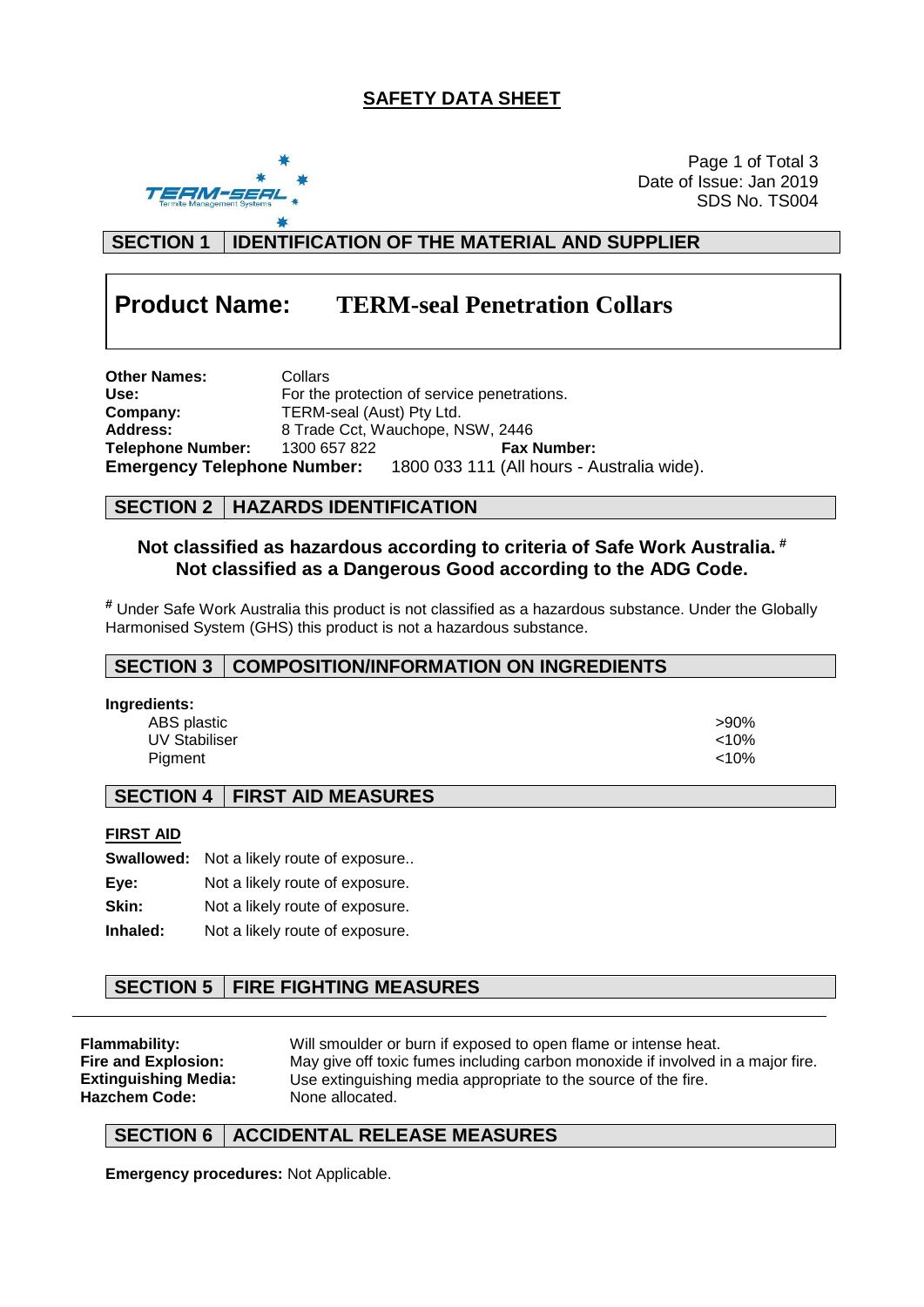## **Product Name: TERM-seal Multipurpose Active TERMITE AND WATERPROOF BARRIER**

#### **SECTION 7 HANDLING AND STORAGE**

**Precautions for Safe Handling:** No special precautions required. **Conditions for Safe Storage:** Store in a dry, cool place out of direct sunlight.

### **SECTION 8 EXPOSURE CONTROLS / PERSONAL PROTECTION**

**National Exposure Standards:** None allocated. **Biological Limit Values:** None allocated. **Engineering controls:** None required. Personal Protective Equipment (PPE): None Required.

#### **SECTION 9 PHYSICAL AND CHEMICAL PROPERTIES**

**Appearance:** Grey circular plastic collars with various sized apertures (40, 50, 65, 80 or 100 mm). **Odour:** None.

## **SECTION 10 STABILITY AND REACTIVITY**

**Chemical Stability: Conditions to avoid: Incompatible materials Hazardous decomposition products: Hazardous reactions:**

## **SECTION 11 TOXICOLOGICAL INFORMATION**

#### *Potential Health Effects:*

Product is manufactured from moulded ABS plastic. No adverse health effects expected under normal conditions of use.

**Acute**

**Swallowed:** Not expected to be toxic. May cause nausea and vomiting if swallowed in large amounts. **Eye:** Not a likely route of exposure. **Skin:** Not harmful.

**Inhaled:** Not a likely route of exposure.

**Chronic:** Practically non-toxic

## **SECTION 12 | ECOLOGICAL INFORMATION**

#### **Environmental Toxicology:** No data available.

**Environmental Properties:** This product is not biodegradable and should be disposed of at an approved landfill.

#### **SECTION 13 DISPOSAL CONSIDERATIONS**

**Spills & Disposal:** Suitable for disposal at an approved land fill site. Dispose of in accordance with relevant local legislation.

## **SECTION 14 TRANSPORT INFORMATION**

**Transport:** TERMseal Penetration Collars is not classified as a Dangerous Good.